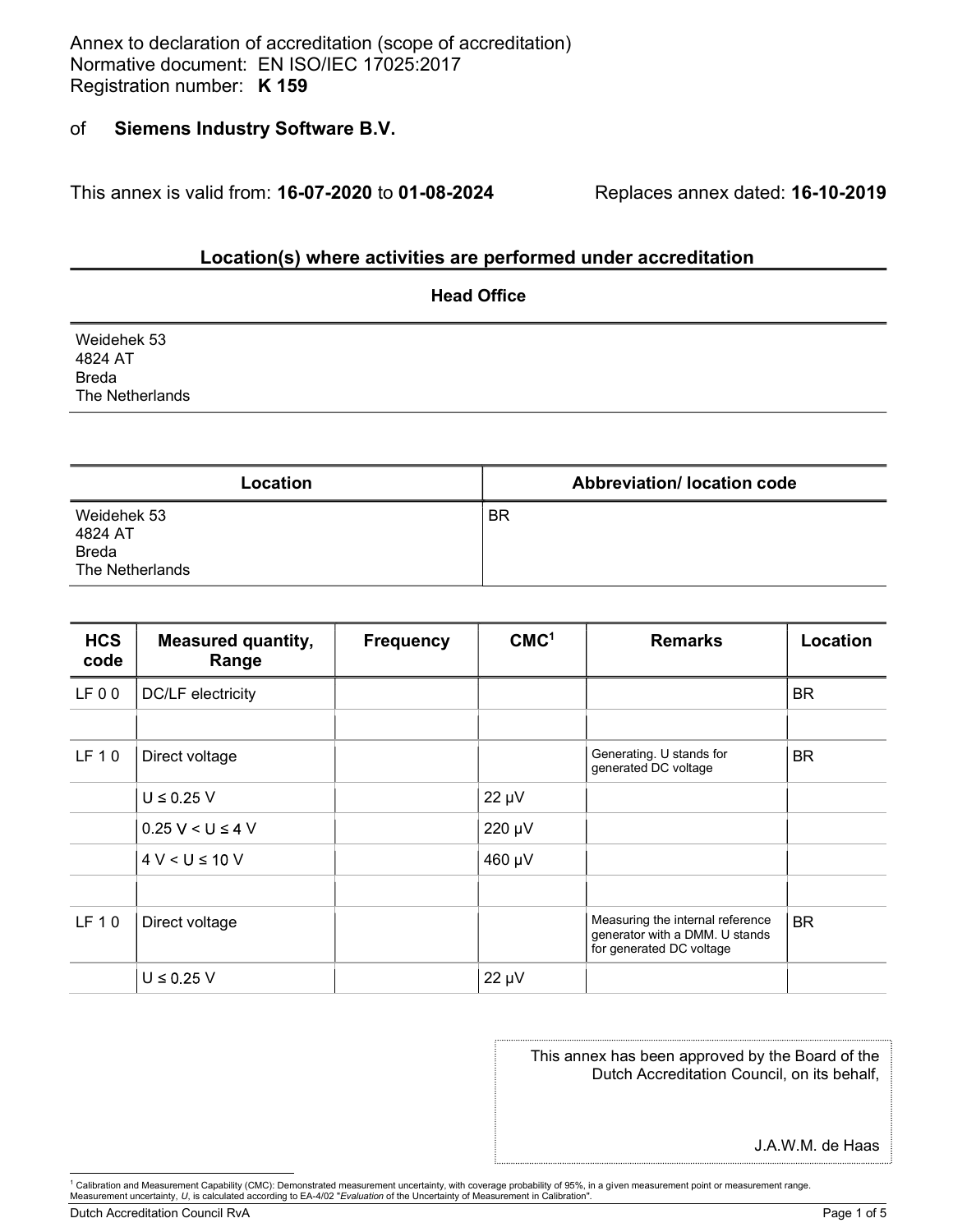Annex to declaration of accreditation (scope of accreditation)<br>Normative document: EN ISO/IEC 17025:2017 Annex to declaration of accreditation (scope of accreditation)<br>Normative document: EN ISO/IEC 17025:2017<br>Registration number: **K 159**<br>of **Siemens Industry Software B.V.** Annex to declaration of accreditation (scope of accreditation)<br>Normative document: EN ISO/IEC 17025:2017<br>Registration number: K 159<br>of Siemens Industry Software B.V.

# of Siemens Industry Software B.V.

This annex is valid from: 16-07-2020 to 01-08-2024 Replaces annex dated: 16-10-2019

| <b>HCS</b><br>code | <b>Measured quantity,</b><br>Range | <b>Frequency</b> | CMC <sup>1</sup> | <b>Remarks</b>                                                                                                                | Location  |
|--------------------|------------------------------------|------------------|------------------|-------------------------------------------------------------------------------------------------------------------------------|-----------|
|                    | $0.25 V < U \le 4 V$               |                  | 220 µV           |                                                                                                                               |           |
|                    |                                    |                  |                  |                                                                                                                               |           |
| LF 10              | Direct voltage                     |                  |                  | Measuring residual offset. IR<br>stands for "Input Range"                                                                     | <b>BR</b> |
|                    | $IR \leq 100$ mV                   |                  | $0.6 \mu V$      | Bridge channels                                                                                                               |           |
|                    | 100 mV < IR ≤ 316 mV               |                  | $1.2 \mu V$      | <b>Bridge channels</b>                                                                                                        |           |
|                    | 316 mV < $IR \le 1$ V              |                  | $2.2 \mu V$      | Bridge channels                                                                                                               |           |
|                    | $1 V < IR \leq 3.16 V$             |                  | $8.8 \mu V$      | Bridge channels                                                                                                               |           |
|                    | $3.16 V < IR \le 10 V$             |                  | $21 \mu V$       | <b>Bridge channels</b>                                                                                                        |           |
|                    | $IR \leq 316$ mV                   |                  | $4.8 \mu V$      | V/ICP channels                                                                                                                |           |
|                    | 316 mV < $IR \le 1$ V              |                  | $5.2 \mu V$      | V/ICP channels                                                                                                                |           |
|                    | $1 V < IR \leq 3.16 V$             |                  | $8.0 \mu V$      | V/ICP channels                                                                                                                |           |
|                    | $3.16 V < IR \le 10 V$             |                  | $21 \mu V$       | V/ICP channels                                                                                                                |           |
| LF 30              | Alternating voltage                |                  |                  | Measuring amplitude accuracy. IR<br>stands for "Input Range"                                                                  | <b>BR</b> |
|                    | $IR \leq 100$ mV                   | 1000 Hz          | 48 µV            | Bridge channels                                                                                                               |           |
|                    | 100 mV < $IR ≤ 316$ mV             | 1000 Hz          | 66 µV            | V/ICP and bridge channels                                                                                                     |           |
|                    | 316 mV < $IR \le 1$ V              | 1000 Hz          | 120 µV           | V/ICP and bridge channels                                                                                                     |           |
|                    | $1 V < IR \leq 3.16 V$             | 1000 Hz          | 310 µV           | V/ICP and bridge channels                                                                                                     |           |
|                    | $3.16 V < IR \le 10 V$             | 1000 Hz          | 530 µV           | V/ICP and bridge channels                                                                                                     |           |
| LF 30              | Alternating charge                 |                  |                  | Measuring amplitude accuracy.<br>Using internal capacitor for<br>voltage to charge conversion. IR<br>stands for "Input Range" | <b>BR</b> |
|                    | $IR \leq 316 pC$                   | 1000 Hz          | 3.0 pC           | Charge input channels                                                                                                         |           |
|                    | 316 pC < $IR \le 1 nC$             | 1000 Hz          | 9.2 pC           | Charge input channels                                                                                                         |           |
|                    | 1 nC < $IR \leq 3.16$ nC           | 1000 Hz          | 30 pC            | Charge input channels                                                                                                         |           |
|                    | 3.16 nC < $IR \le 10$ nC           | 1000 Hz          | 96 pC            | Charge input channels                                                                                                         |           |
|                    |                                    |                  |                  |                                                                                                                               |           |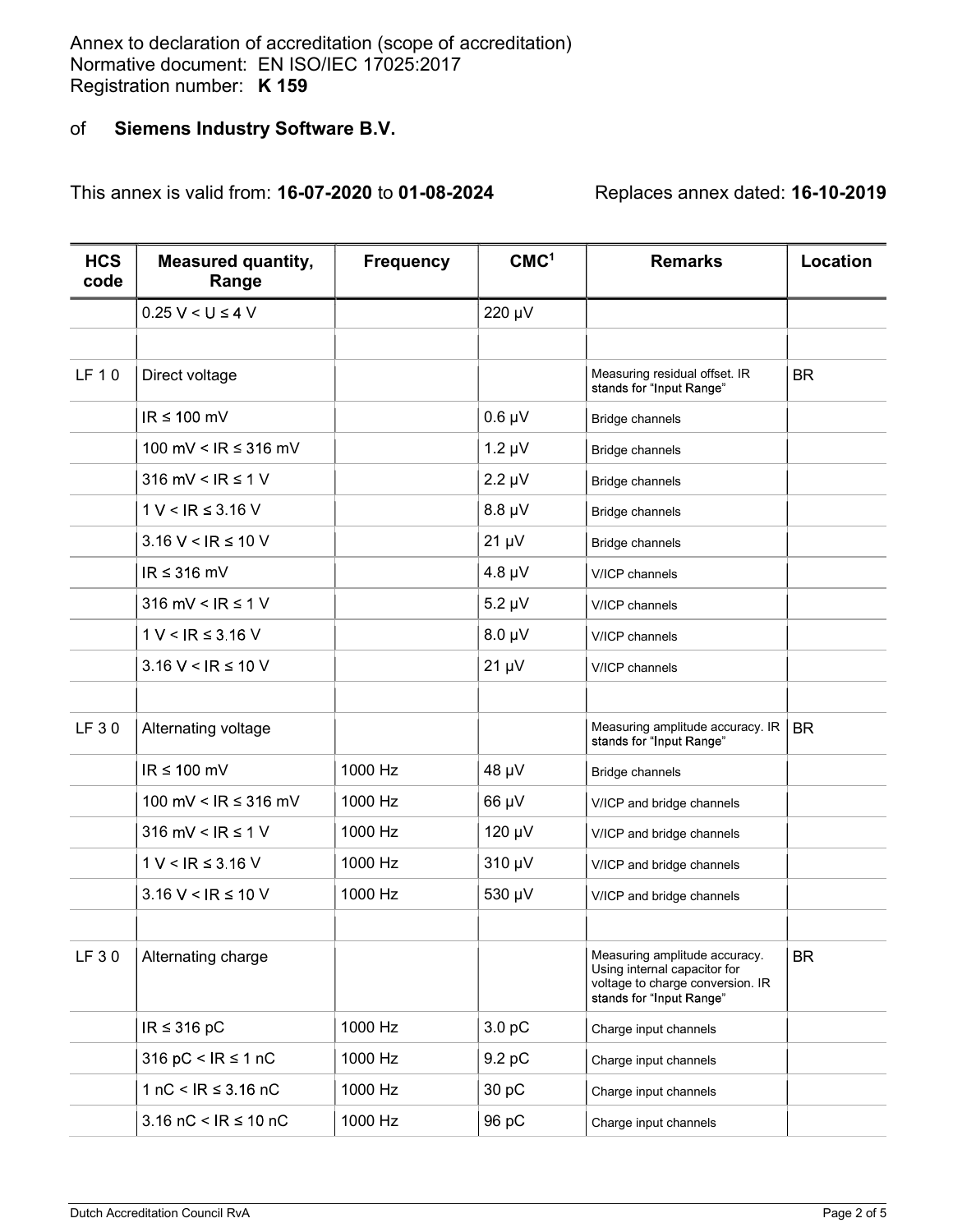Annex to declaration of accreditation (scope of accreditation)<br>Normative document: EN ISO/IEC 17025:2017 Annex to declaration of accreditation (scope of accreditation)<br>Normative document: EN ISO/IEC 17025:2017<br>Registration number: **K 159**<br>of **Siemens Industry Software B.V.** Annex to declaration of accreditation (scope of accreditation)<br>Normative document: EN ISO/IEC 17025:2017<br>Registration number: K 159<br>of Siemens Industry Software B.V.

# of Siemens Industry Software B.V.

This annex is valid from: 16-07-2020 to 01-08-2024 Replaces annex dated: 16-10-2019

| <b>HCS</b><br>code | <b>Measured quantity,</b><br>Range | <b>Frequency</b>            | CMC <sup>1</sup>  | <b>Remarks</b>                                                                                                                                                                           | Location  |
|--------------------|------------------------------------|-----------------------------|-------------------|------------------------------------------------------------------------------------------------------------------------------------------------------------------------------------------|-----------|
| LF 30              | Noise                              |                             |                   | Measuring RMS noise and<br>spurious free floor - voltage<br>frequency domain measurement.<br>IR stands for "Input Range"                                                                 | <b>BR</b> |
|                    | $IR \leq 100$ mV                   | 20 Hz ~ 20 kHz<br>bandwidth | 28 pV             | Bridge channels                                                                                                                                                                          |           |
|                    | 100 mV < $IR \le 316$ mV           | 20 Hz ~ 20 kHz<br>bandwidth | 86 pV             | <b>Bridge channels</b>                                                                                                                                                                   |           |
|                    | 316 mV < $IR \le 1V$               | 20 Hz ~ 20 kHz<br>bandwidth | 280 pV            | Bridge channels                                                                                                                                                                          |           |
|                    | $1 V < IR \leq 3.16 V$             | 20 Hz ~ 20 kHz<br>bandwidth | 860 pV            | Bridge channels                                                                                                                                                                          |           |
|                    | $3.16 V < IR \le 10 V$             | 20 Hz ~ 20 kHz<br>bandwidth | 3.0 <sub>nV</sub> | Bridge channels                                                                                                                                                                          |           |
|                    | $IR \leq 316$ mV                   | 20 Hz ~ 20 kHz<br>bandwidth | 2.0 <sub>nV</sub> | V/ICP channels                                                                                                                                                                           |           |
|                    | 316 mV < $IR \leq 1$ V             | 20 Hz ~ 20 kHz<br>bandwidth | 2.0 <sub>nV</sub> | V/ICP channels                                                                                                                                                                           |           |
|                    | $1 V < IR \leq 3.16 V$             | 20 Hz ~ 20 kHz<br>bandwidth | $2.1 \text{ nV}$  | V/ICP channels                                                                                                                                                                           |           |
|                    | $3.16 V < IR \le 10 V$             | 20 Hz ~ 20 kHz<br>bandwidth | $3.4 \text{ nV}$  | V/ICP channels                                                                                                                                                                           |           |
| LF 30              | Noise                              |                             |                   | Measuring RMS noise and<br>spurious free floor - charge<br>frequency domain measurement,<br>using internal capacitor for voltage<br>to charge conversion. IR stands<br>for "Input Range" | <b>BR</b> |
|                    | IR $\leq$ 316 pC                   | 20 Hz ~ 20 kHz<br>bandwidth | 0.1 aC            | Charge input channels                                                                                                                                                                    |           |
|                    | 316 pC < $IR \le 1 nC$             | 20 Hz ~ 20 kHz<br>bandwidth | 0.3 aC            | Charge input channels                                                                                                                                                                    |           |
|                    | 1 nC < $IR \leq 3.16$ nC           | 20 Hz ~ 20 kHz<br>bandwidth | 0.9 aC            | Charge input channels                                                                                                                                                                    |           |
|                    | 3.16 nC < $IR \le 10$ nC           | 20 Hz ~ 20 kHz<br>bandwidth | 2.8 aC            | Charge input channels                                                                                                                                                                    |           |
|                    |                                    |                             |                   |                                                                                                                                                                                          |           |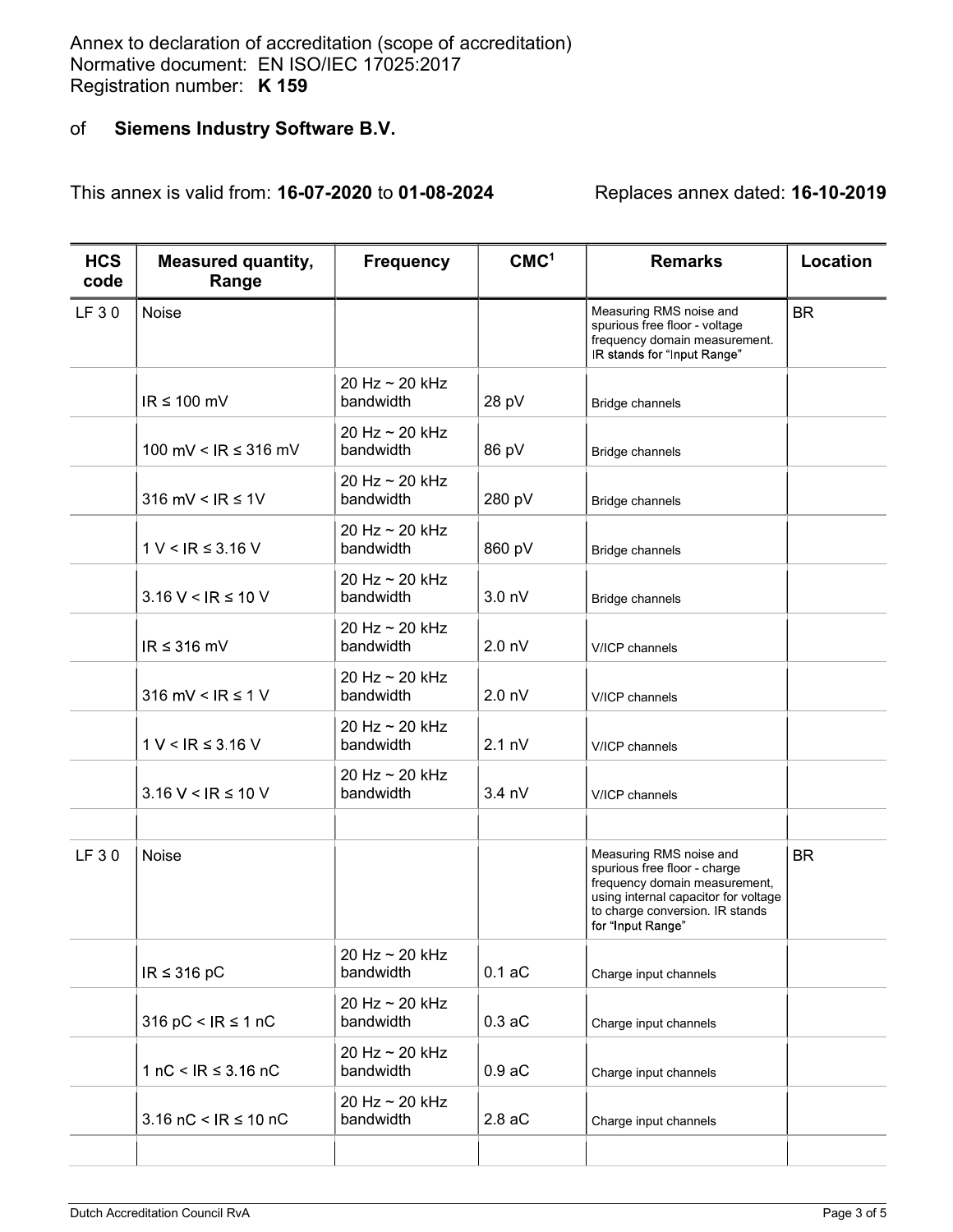Annex to declaration of accreditation (scope of accreditation)<br>Normative document: EN ISO/IEC 17025:2017 Annex to declaration of accreditation (scope of accreditation)<br>Normative document: EN ISO/IEC 17025:2017<br>Registration number: **K 159**<br>of **Siemens Industry Software B.V.** Annex to declaration of accreditation (scope of accreditation)<br>Normative document: EN ISO/IEC 17025:2017<br>Registration number: K 159<br>of Siemens Industry Software B.V.

# of Siemens Industry Software B.V.

This annex is valid from: 16-07-2020 to 01-08-2024 Replaces annex dated: 16-10-2019

| <b>HCS</b><br>code | <b>Measured quantity,</b><br>Range | <b>Frequency</b>        | CMC <sup>1</sup> | <b>Remarks</b>                                                                                                                    | Location  |
|--------------------|------------------------------------|-------------------------|------------------|-----------------------------------------------------------------------------------------------------------------------------------|-----------|
| LF 30              | Crosstalk (voltage)                |                         |                  | Measuring interchannel crosstalk.<br>IR stands for "Input Range"                                                                  | <b>BR</b> |
|                    | $IR \leq 100$ mV                   | $1.5$ kHz $\sim$ 15 kHz | 60 nV            | <b>Bridge channels</b>                                                                                                            |           |
|                    | 100 mV < $IR ≤ 316$ mV             | 1.5 kHz $\sim$ 15 kHz   | 68 nV            | V/ICP and bridge channels                                                                                                         |           |
|                    | 316 mV < $IR \le 1$ V              | 1.5 kHz $\sim$ 15 kHz   | 150 nV           | V/ICP and bridge channels                                                                                                         |           |
|                    | $1 V < IR \leq 3.16 V$             | 1.5 kHz $\sim$ 15 kHz   | $0.4 \mu V$      | V/ICP and bridge channels                                                                                                         |           |
|                    | $3.16 V < IR \le 10 V$             | 1.5 kHz $\sim$ 15 kHz   | $1.3 \mu V$      | V/ICP and bridge channels                                                                                                         |           |
| LF 30              | Crosstalk (charge)                 |                         |                  | Measuring interchannel crosstalk.<br>Using internal capacitor for<br>voltage to charge conversion. IR<br>stands for "Input Range" | <b>BR</b> |
|                    | $IR \leq 316 pC$                   | $1.5$ kHz $\sim$ 15 kHz | 68 aC            | Charge input channels                                                                                                             |           |
|                    | 316 pC < $IR \le 1 nC$             | $1.5$ kHz $\sim$ 15 kHz | 150 aC           | Charge input channels                                                                                                             |           |
|                    | 1 nC < $IR ≤ 3.16 nC$              | 1.5 kHz $\sim$ 15 kHz   | 0.4 fC           | Charge input channels                                                                                                             |           |
|                    | 3.16 $nC < IR \le 10 nC$           | $1.5$ kHz $\sim$ 15 kHz | 1.3 fC           | Charge input channels                                                                                                             |           |
| LF 30              | Distortion (voltage)               |                         |                  | Measuring harmonics. IR stands<br>for "Input Range"                                                                               | <b>BR</b> |
|                    | $IR \leq 100$ mV                   | 993.75 Hz               | 120 nV           | Bridge channels                                                                                                                   |           |
|                    | 100 mV < $IR \leq 316$ mV          | 993.75 Hz               | 140 nV           | V/ICP and bridge channels                                                                                                         |           |
|                    | 316 mV < $IR \leq 1$ V             | 993.75 Hz               | 290 nV           | V/ICP and bridge channels                                                                                                         |           |
|                    | $1 V < IR \leq 3.16 V$             | 993.75 Hz               | $0.8 \mu V$      | V/ICP and bridge channels                                                                                                         |           |
|                    | $3.16 V < IR \le 10 V$             | 993.75 Hz               | $2.6 \mu V$      | V/ICP and bridge channels                                                                                                         |           |
| LF 30              | Distortion (charge)                |                         |                  | Measuring harmonics. Using<br>internal capacitor for voltage to<br>charge conversion. IR stands for<br>"Input Range"              | <b>BR</b> |
|                    | $IR \leq 316 pC$                   | 993.75 Hz               | 140 aC           | Charge input channels                                                                                                             |           |
|                    | 316 pC < $IR \le 1 nC$             | 993.75 Hz               | 290 aC           | Charge input channels                                                                                                             |           |
|                    | 1 nC < IR $\leq$ 3.16 nC           | 993.75 Hz               | 0.8 fC           | Charge input channels                                                                                                             |           |
|                    | 3.16 nC < $IR \le 10$ nC           | 993.75 Hz               | 2.6 fC           | Charge input channels                                                                                                             |           |